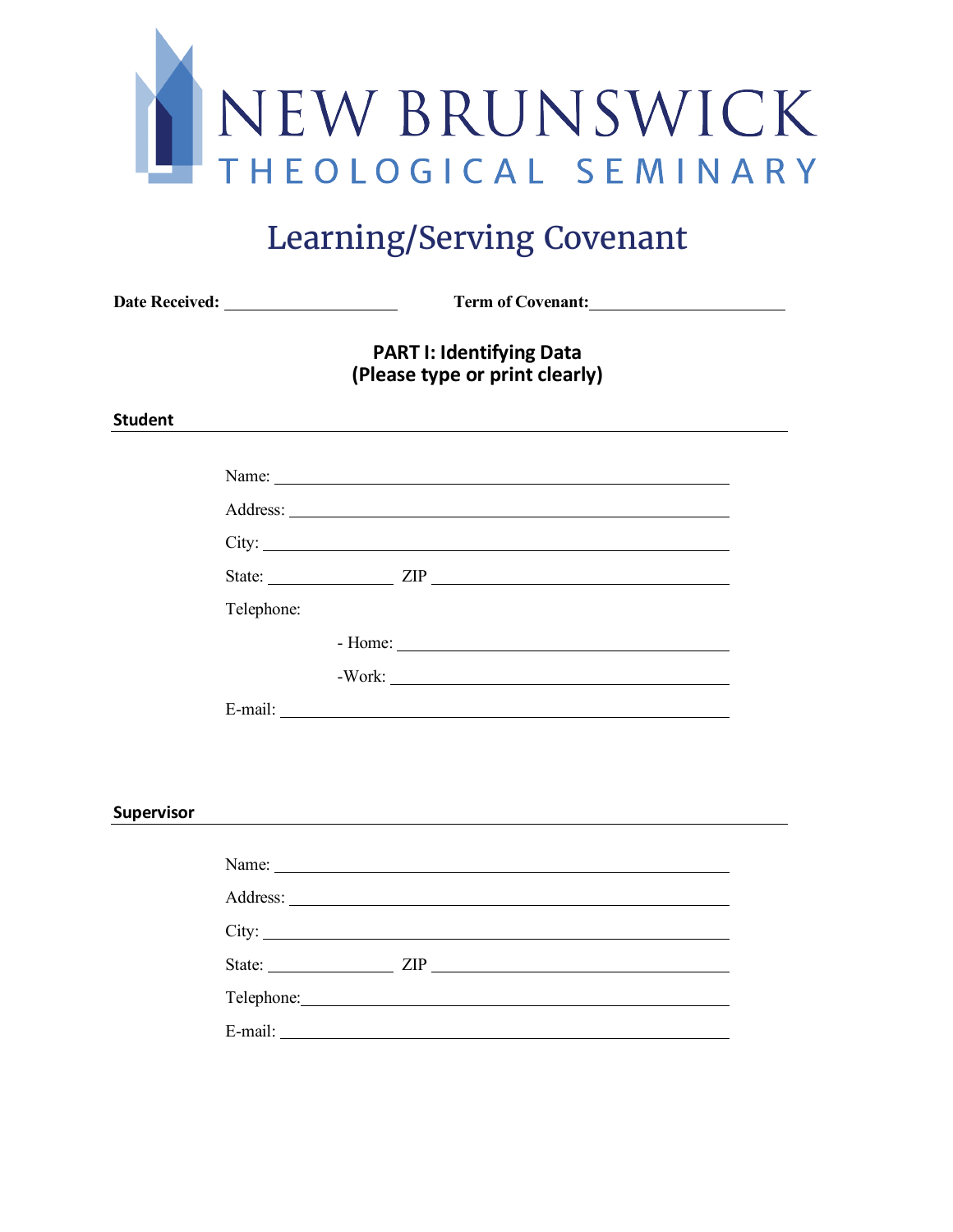#### **Field Education Site**

|                                                                    | City:                                                                                                                                                                                                                          |  |
|--------------------------------------------------------------------|--------------------------------------------------------------------------------------------------------------------------------------------------------------------------------------------------------------------------------|--|
|                                                                    |                                                                                                                                                                                                                                |  |
|                                                                    | Telephone: 2000 Contract Contract Contract Contract Contract Contract Contract Contract Contract Contract Contract Contract Contract Contract Contract Contract Contract Contract Contract Contract Contract Contract Contract |  |
|                                                                    |                                                                                                                                                                                                                                |  |
|                                                                    |                                                                                                                                                                                                                                |  |
|                                                                    |                                                                                                                                                                                                                                |  |
|                                                                    | Supervisor's Continuing Education (Please Check One)<br><u> and Check One</u>                                                                                                                                                  |  |
| $\Box$ NBTS Foundations in Supervision<br>Other Foundations Course |                                                                                                                                                                                                                                |  |
|                                                                    | (Seminary: 1997)                                                                                                                                                                                                               |  |
|                                                                    | <b>SUPERVISORY CONFERENCE</b>                                                                                                                                                                                                  |  |
|                                                                    | (The Conference shall be at least one hour per week)                                                                                                                                                                           |  |
|                                                                    | Day: $\qquad \qquad \text{Time:} \qquad \qquad \text{to:} \qquad$                                                                                                                                                              |  |
|                                                                    |                                                                                                                                                                                                                                |  |
|                                                                    | Location:                                                                                                                                                                                                                      |  |
|                                                                    |                                                                                                                                                                                                                                |  |
|                                                                    |                                                                                                                                                                                                                                |  |
| This covenant is accepted by:                                      |                                                                                                                                                                                                                                |  |

| Student's Signature:*           | Date: |
|---------------------------------|-------|
| Supervisor's Signature:**       | Date: |
| Lay Representative's Signature: | Date: |

| For seminary use only        |       |
|------------------------------|-------|
| Director of Field Education: | Date: |
| Dean of the Seminary:        | Date: |
|                              |       |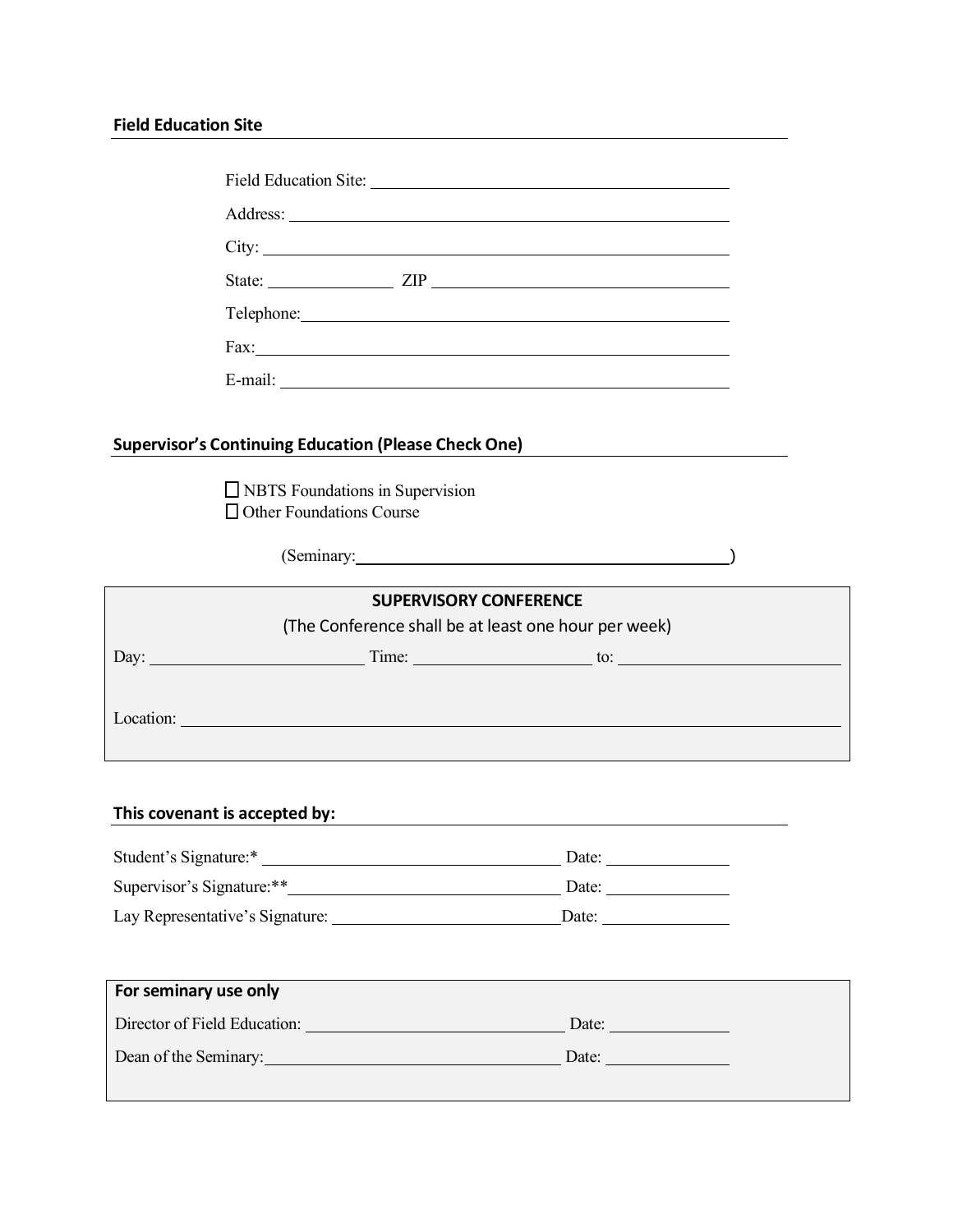## **PART II: The Learning Plan**

**I. General Goal:** (Broadly state the area(s) of ministry you hope to address through the duration of this field education assignment.

**II. Learning Objectives**: Growing out of your General Goal for each area of ministry in your goals, please fashion a Learning Objective for each of the following categories:

- A. Your Skills for Ministry.
- B. An area of concentrated Theological Reflection.
- C. How you hope to grow in Ministerial Identity.

D. Examine the problems and opportunities present in non-parish, occasionally

secular social organizations. (This objective fits for those in non-parish settings.

Occasionally someone in a parish will make this an area of exploration as well.)

(Please note: For one unit, you will have three objectives. For two units, you will have six.)

**III. Procedures:** As a reminder, each objective should meet four criteria. Learning objectives should be Achievable, Specific, Measurable, and Time-bound.. On additional sheets of paper, one for each learning objective, please follow the following procedure:

- A. On the top of the paper, state your objective. If you have fashioned a good objective, the next steps will flow naturally.
- B. Under that, list the specific tasks you'll need to perform to accomplish your objective. The clearer the list of tasks, the easier it will be for you to know what you need to do in Supervised Ministry.
- C. Under your tasks, list the resources you'll need to carry out your tasks. This will include courses, research, reading and any other experience that will help you along the way.
- D. Finally, identify those who will give you oversight and feedback in the process. As is noted in the Handbook, this can be formal or informal and can include anyone who will help you reflect upon and assess your ministry.